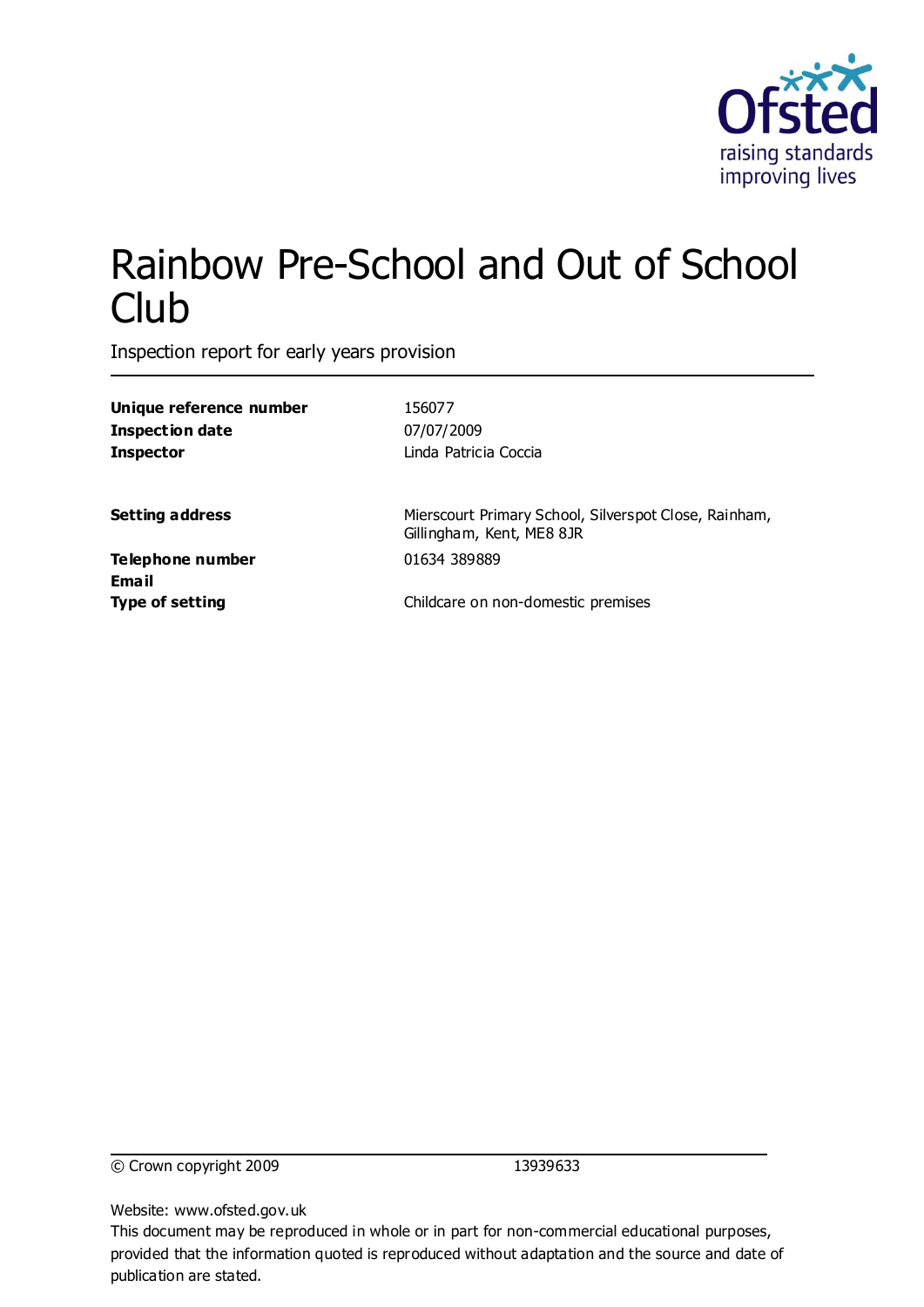#### **Introduction**

This inspection was carried out by Ofsted under Sections 49 and 50 of the Childcare Act 2006 on the quality and standards of the registered early years provision. 'Early years provision' refers to provision regulated by Ofsted for children from birth to 31 August following their fifth birthday (the early years age group). The registered person must ensure that this provision complies with the statutory framework for children's learning, development and welfare, known as the *Early* Years Foundation Stage.

The provider must provide a copy of this report to all parents with children at the setting where reasonably practicable. The provider must provide a copy of the report to any other person who asks for one, but may charge a fee for this service (The Childcare (Inspection) Regulations 2008 regulations 9 and 10).

The setting also makes provision for children older than the early years age group which is registered on the voluntary and/or compulsory part(s) of the Childcare Register. This report does not include an evaluation of that provision, but a comment about compliance with the requirements of the Childcare Register is included in Annex B.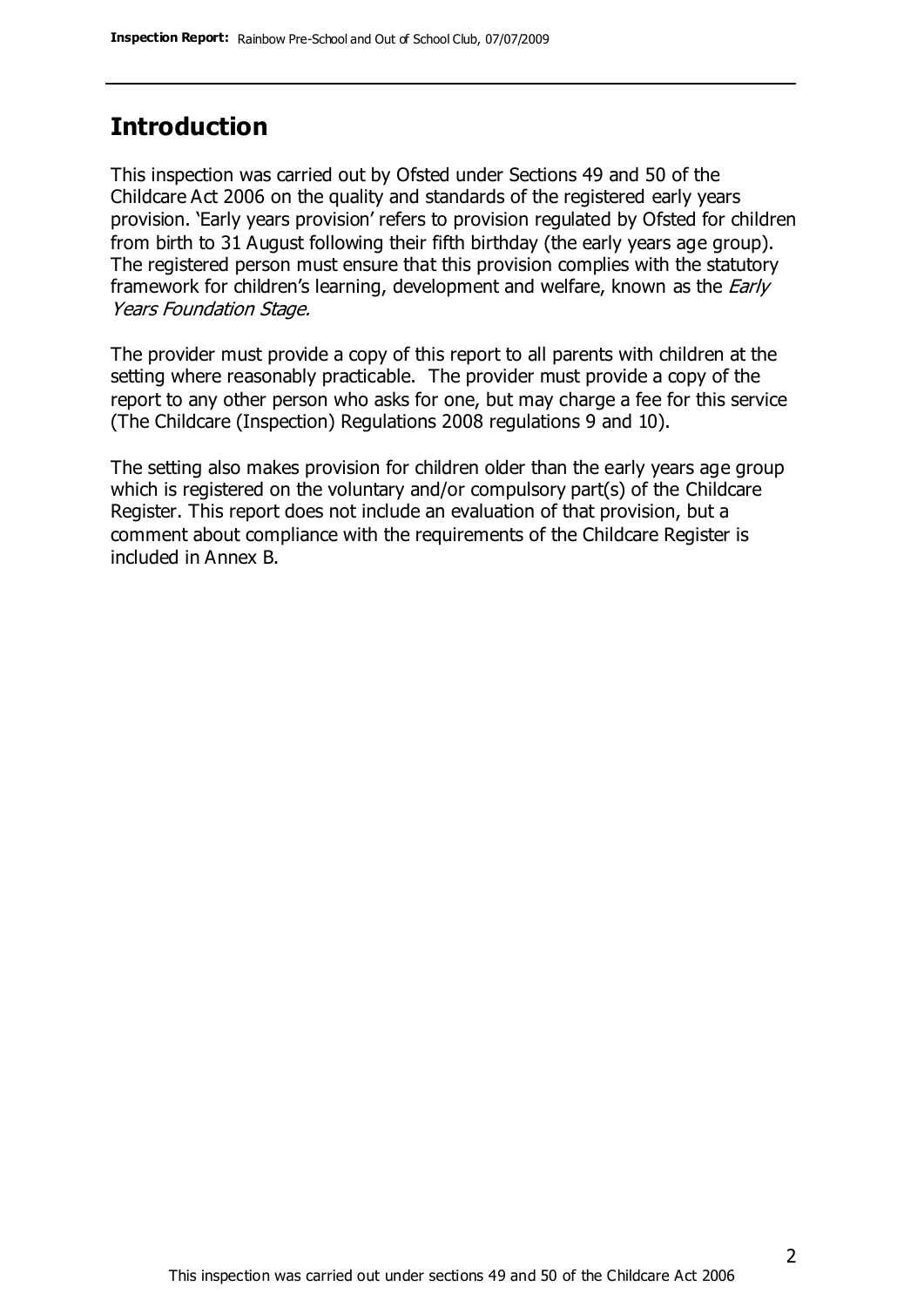### **Description of the setting**

Rainbow Pre-School and Out of School Club opened in 2001 and is privately owned. It operates from three rooms in a purpose-built building on school premises in Rainham, Kent. The pre-school operates for full day care from 09.15 to 15.15. Children may attend individual sessions from 09.15 to 11.45 and from 12.45 to 15.15, during term time. A lunch club also operates from 11.45 to 12.45 for children who attend morning or afternoon pre-school sessions. The breakfast and after-school clubs are open from 07.45 to 09.00 and from 15.30 to 17.30 during term time and school holiday care is available from 07.45 to 17.30. All children share access to a secure enclosed outdoor play area and the school field.

The provision is registered to care for a maximum of 28 children at any one time. There are currently 63 children aged from two years and who fall within the early years age group on roll. The provision is also registered on the compulsory and voluntary parts of the Childcare Register. Children come from the local catchment area. The provision currently supports a few of children with learning difficulties and/or disabilities, and procedures are in place which can support children who speak English as an additional language. The out of school facility also welcomes children over the age of eight years. The setting employs seven staff. Of these five, including the owner, hold appropriate early years qualifications and two members of staff have commenced training towards a qualification.

### **Overall effectiveness of the early years provision**

Overall the provision is outstanding. The provision effectively meets the needs of children through its use of exemplary observation and planning systems for each individual child. The provision has excellent links with outside agencies and fully supports parents in accessing those services. The group continually strives to improve their service through rigorous monitoring of their operational procedures and the use of reflective practice by staff.

#### **What steps need to be taken to improve provision further?**

To further improve the high quality early years provision the registered person should consider:

ensure parents know who can access their children's records without prior consent

### **The leadership and management of the early years provision**

The provision has an exceptional management team and employs a dedicated staff team who are professional in their manner and dedicated to the children. The provider's rigorous and robust recruitment and vetting procedures, induction programme, continual monitoring systems and bi-annual appraisal systems ensure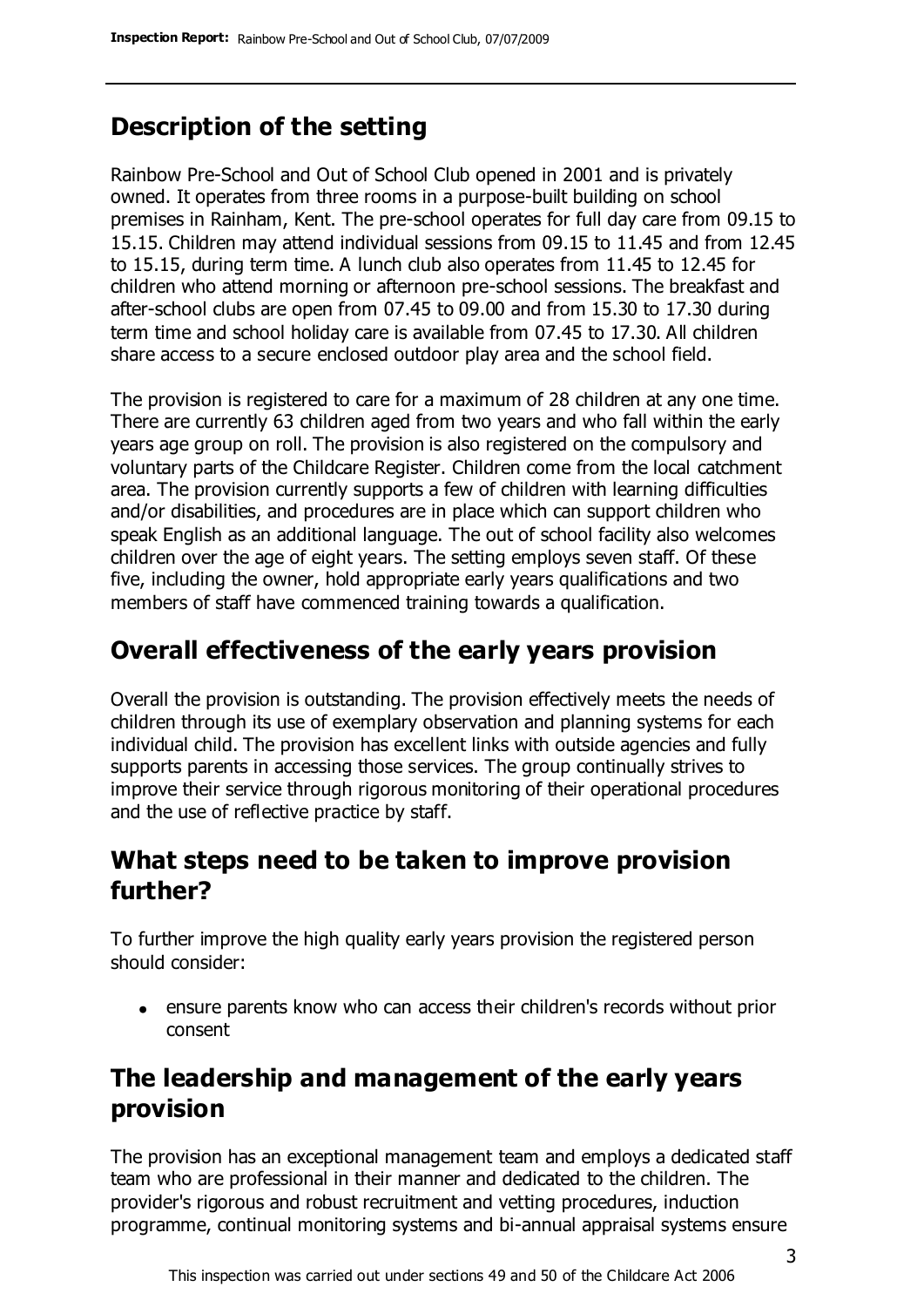that staff are very suitable to work with the children. One joint manager is within the play environment all the time. She works directly with the children and monitors the interaction between staff and children. Staff hold brief contact meetings at the end of each session to share what they have observed of the children and how best to maintain children's interests and offer challenges. The other joint manager is more office based and ensures that all systems are maintained. She monitors the staff training records. Staff are encouraged to attend qualification and training courses to further their knowledge. All staff have attended safeguarding children training. A rolling programme for attending first aid training ensures that at least half the staff hold up-to-date paediatric first aid certificates. The mix of qualifications that staff hold, provide the widest possible expertise for dealing with children both in the early years age range and those who are older and who attend the out of school clubs. The managers and staff continually analyse the physical risks to children through a comprehensive risk assessment process. The group's written self evaluation system is thorough and takes into account comments from staff, parents and in particular, the children. Staff strive to ensure that each child's interests are fully catered for. The partnership with parents is excellent. An exceptionally wide range of information, including key points regarding the Early Years Foundation Stage (EYFS), is displayed in the entrance area. Staff continually direct parents' attention to new notices and posters. Parents are expected to see their child's learning journey records regularly and make written comments in them. Parents are also expected to comment on the school transfer records which the provision have recently adapted to include children's comments. Parents are very involved in providing resources. For example, one parent brought in an original newspaper of the moon landing 40 years ago. Staff have used this to instigate a whole range of activities about space and the moon and time. Another has provided plants for children to grow in the garden. Children's parents are interested in their learning.

#### **The quality and standards of the early years provision**

The children make excellent progress towards the early learning goals. They are very confident in their use of toys and equipment. They self select from the exceptionally large range available and free flow into the well maintained, interesting outdoor area. All areas of the provision are very well used. The role play area can become a school, a shop, a surgery or whatever the children choose it to be. The book area has selections of books covering a wide range of topics and plenty of fiction. One child played with the box of dinosaurs and identified each one from a dinosaur book he had found. The writing and craft areas are well equipped and children's attempts at written work can be seen on the walls as part of displays. The numeracy area contains all manner of technical equipment from tape measures to balance scales. Again, children's attempts at written numerical work can be seen displayed. For example, children have sorted raffle ticket numbers into correct ascending and descending order and have written the numbers themselves.

Children tend plants in the garden, filling their own watering cans from the small water butt. They plant the plants themselves using the bag of soil and range of planting instruments and pots. They are helping staff to create a sensory area. This provision does not use a keyworker system as all staff know each child very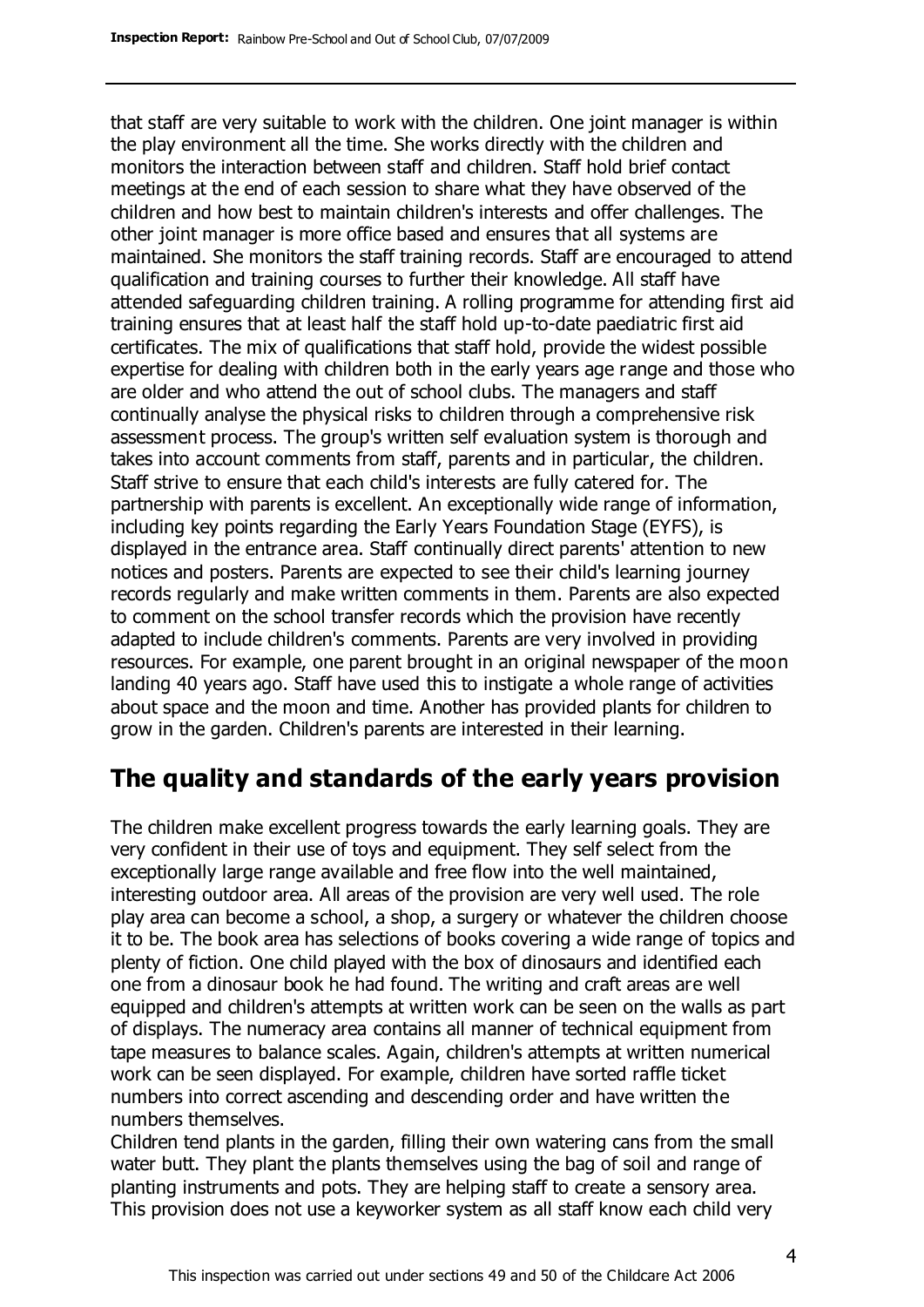well through the staff's daily contact sessions. Each child does have a key person, chosen by the child. The staff do not produce formal termly plans. Instead they concentrate their efforts into identifying children's next steps on a daily basis. For example, if an individual child is really enjoying an activity, staff will identify ways to extend this and build in different elements to cover more areas of learning. This system is working exceptionally well for staff and children alike. Children are recording everything they do in interest books so that they can look back and talk about them.

Children are becoming efficient in their self care. Staff promote children's welfare very well and the systems they use encourage children to do things for themselves. For example, each staff member knows exactly what help each child needs with toileting. Lots of praise is given to children by staff. Children are polite and well mannered and inquisitive of strangers. The children help staff run the session. They take the register, using a clip board and their own marks and welcome each other into the group. Children are able to say when they feel the room is too noisy and when it is disrupting their own play. Everything is done to make the children feel they have ownership of the group.

Children's paperwork and confidential records are very well maintained. Accident and medication records are meticulous and shared with parents. However, it is not clear for parents who can access their children's records. Healthy eating is promoted through the provision of fresh foods at snack time which the children help to prepare. They run the snack bar. Staff work closely with the parents of children with allergies or special diets to ensure they come to no accidental harm through the food they eat. Children know the routines of the group very well. They help set up and clear away activities, automatically put on wellies for the garden if its been raining and use sun hats and sun cream. The children are busily engaged in all manner of activities each session and really enjoy their time in the setting.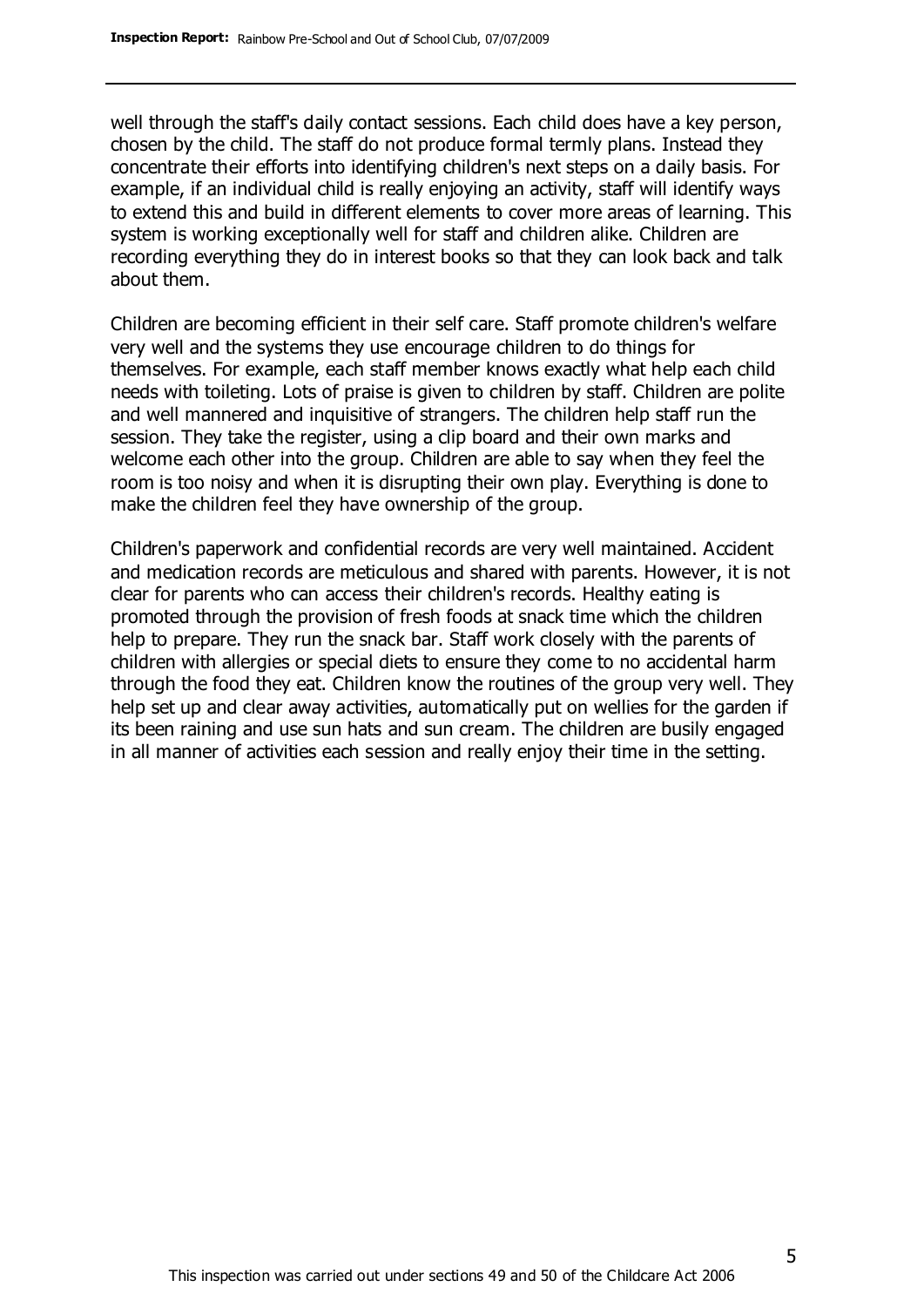### **Annex A: record of inspection judgements**

#### **The key inspection judgements and what they mean**

Grade 1 is Outstanding: this aspect of the provision is of exceptionally high quality Grade 2 is Good: this aspect of the provision is strong Grade 3 is Satisfactory: this aspect of the provision is sound Grade 4 is Inadequate: this aspect of the provision is not good enough

#### **Overall effectiveness**

| How effective is the provision in meeting the needs<br>of children in the Early Years Foundation Stage? |  |
|---------------------------------------------------------------------------------------------------------|--|
| How well does the provision promote inclusive practice?                                                 |  |
| The capacity of the provision to maintain continuous                                                    |  |
| improvement.                                                                                            |  |

#### **Leadership and management**

| How effectively is provision in the Early Years               |  |
|---------------------------------------------------------------|--|
| <b>Foundation Stage led and managed?</b>                      |  |
| How effective is the setting's self-evaluation, including the |  |
| steps taken to promote improvement?                           |  |
| How well does the setting work in partnership with parents    |  |
| and others?                                                   |  |
| How well are children safequarded?                            |  |

#### **Quality and standards**

| How effectively are children in the Early Years<br><b>Foundation Stage helped to learn and develop?</b> |  |
|---------------------------------------------------------------------------------------------------------|--|
| How effectively is the welfare of children in the Early                                                 |  |
| <b>Years Foundation Stage promoted?</b>                                                                 |  |
| How well are children helped to stay safe?                                                              |  |
| How well are children helped to be healthy?                                                             |  |
| How well are children helped to enjoy and achieve?                                                      |  |
| How well are children helped to make a positive                                                         |  |
| contribution?                                                                                           |  |
| How well are children helped develop skills that will                                                   |  |
| contribute to their future economic well-being?                                                         |  |

Any complaints about the inspection or report should be made following the procedures set out in the guidance available from Ofsted's website: www.ofsted.gov.uk